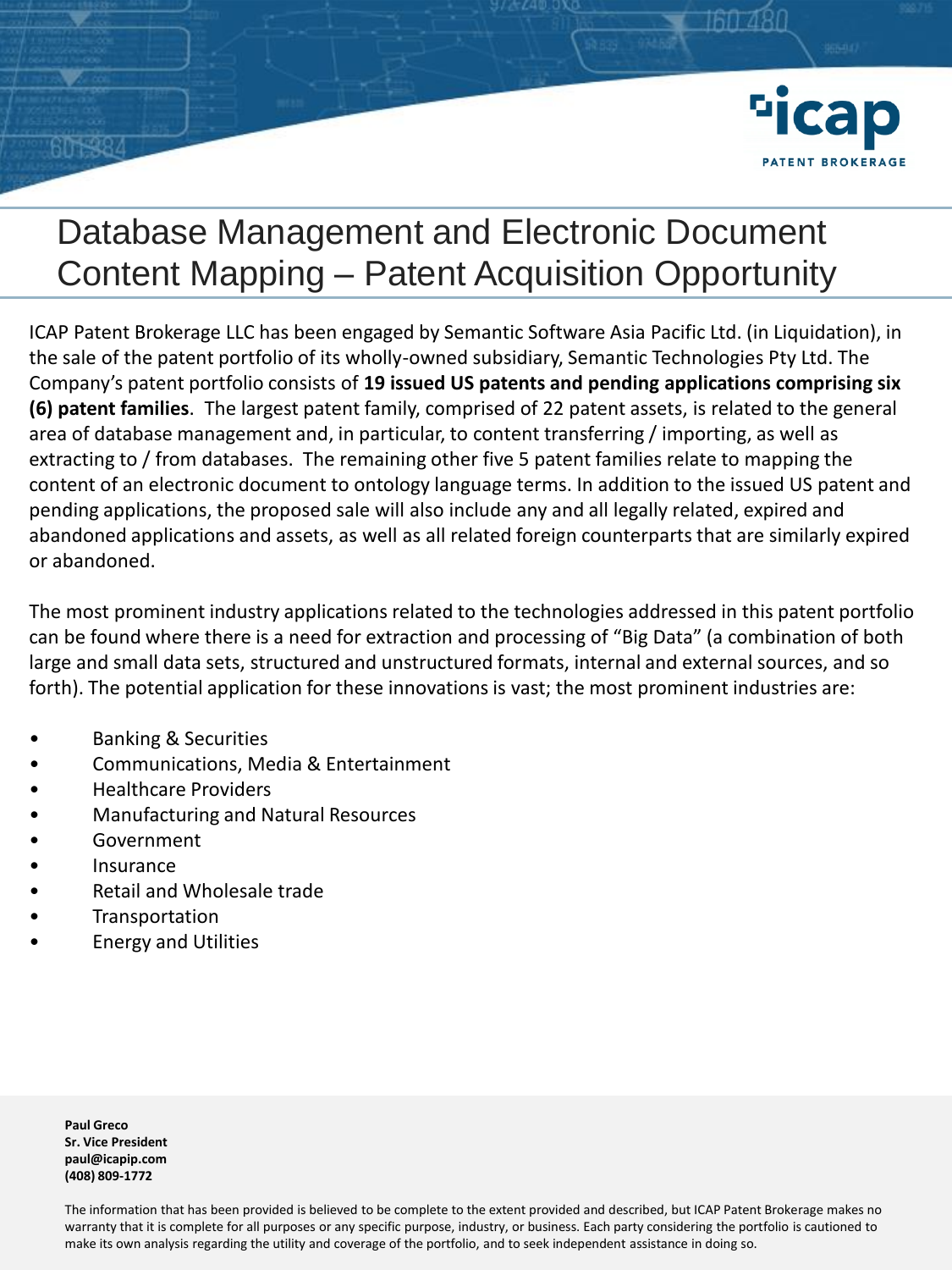

The technology covered by Semantic Technologies' patent portfolio, in general, deals with the indexing, searching, and transformation of unstructured data. Unstructured data associated with web and social media content is pervasive. There is a need to structure, normalize, sanitize, and disambiguate this data so that the format of the content can be described accurately, through schema, and indexed accordingly.

The first solution covered by the portfolio relates to generating an ontology index for use in mapping content fields to ontology terms from one or more ontologies and a method of using an ontology index for mapping content fields to ontology terms from one or more ontologies.

A second innovation covered by the portfolio is a method of transferring content from a file to a database, the file including content instances, each content instance being associated with a respective field, and each field having a respective type. This method involves the examination of file contents associated with fields that have a field-type, determines where a content instance within the field should be stored in the database, then generates data that is related to the database fields; then using the generated data, transfers content to the database.

A third innovation covered by the portfolio is a method of extracting content from a database, the database including content instances associated with database fields having a respective database field type. To achieve this, multiple files are created that contain fields with respective field types; for each file an appropriate mapping is selected based on the file's document type definition (DTD) and is used to create a mapping for content instances to their respective fields. These mappings are created iteratively and stored.

A fourth important innovation covered by the portfolio is a method for determining the meaning of an ontology term and a match scoring method.

**Paul Greco Sr. Vice President paul@icapip.com (408) 809-1772**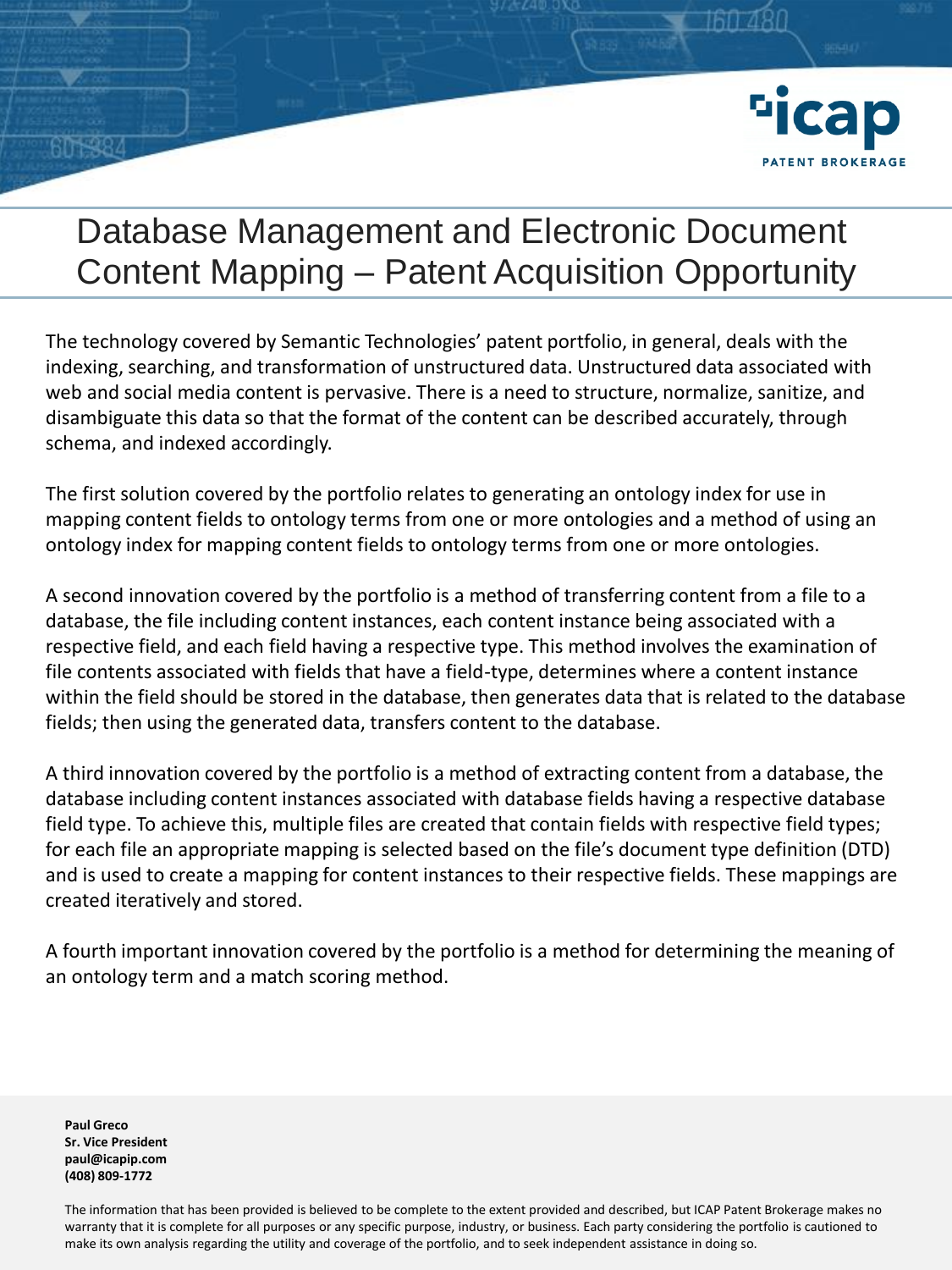

#### **Patent Assets**

#### **Family Group 1**

Title: Content Transfer Priority Year: 2001

| <b>Record Number</b> | <b>Application No.</b> | <b>Earliest</b><br><b>Priority Date</b> | <b>Filing/Applicatio</b><br>n Date | <b>Publication/Issue</b><br>Date | <b>Estimated Expiry</b><br>Date |
|----------------------|------------------------|-----------------------------------------|------------------------------------|----------------------------------|---------------------------------|
| US2021263948A1       | US202016841608         | 18-Jul-2001                             | 6-Apr-2020                         | 26-Aug-2021                      | 6-Apr-2040                      |
| US10706064B2         | US201213494951         | 18-Jul-2001                             | 12-Jun-2012                        | 7-Jul-2020                       | 1-Sep-2025                      |
| US10303698B2         | US201213590158         | 18-Jul-2001                             | 20-Aug-2012                        | 28-May-2019                      | 11-Sep-2025                     |
| US10169435B2         | US201213590160         | 18-Jul-2001                             | 20-Aug-2012                        | 1-Jan-2019                       | 2-Apr-2023                      |
| US10133799B2         | US201213590153A        | 18-Jul-2001                             | 20-Aug-2012                        | 20-Nov-2018                      | 7-Nov-2022                      |
| US10078675B2         | US201213590163         | 18-Jul-2001                             | 20-Aug-2012                        | 18-Sep-2018                      | 18-Jul-2022                     |
| US10073898B2         | US201213494964         | 18-Jul-2001                             | 12-Jun-2012                        | 11-Sep-2018                      | 18-Jul-2022                     |
| US10031955B2         | US201213494946         | 18-Jul-2001                             | 12-Jun-2012                        | 24-Jul-2018                      | 6-Jun-2023                      |
| US9959331B2          | US201213494957A        | 18-Jul-2001                             | 12-Jun-2012                        | 1-May-2018                       | 8-Aug-2024                      |
| US9934296B2          | US201213494960A        | 18-Jul-2001                             | 12-Jun-2012                        | 3-Apr-2018                       | 13-Oct-2026                     |
| US9767175B2          | US201213590139         | 18-Jul-2001                             | 20-Aug-2012                        | 19-Sep-2017                      | 18-Jul-2022                     |
| US9720988B2          | US201213494962         | 18-Jul-2001                             | 12-Jun-2012                        | 1-Aug-2017                       | 18-Jul-2022                     |
| US9679035B2          | US201213590165         | 18-Jul-2001                             | 20-Aug-2012                        | 13-Jun-2017                      | 10-Dec-2025                     |
| US9607064B2          | US201213590142A        | 18-Jul-2001                             | 20-Aug-2012                        | 28-Mar-2017                      | 1-Apr-2023                      |
| US9378257B2          | US201213590145A        | 18-Jul-2001                             | 20-Aug-2012                        | 28-Jun-2016                      | 18-Jul-2022                     |
| US9317573B2          | US201213494948         | 18-Jul-2001                             | 12-Jun-2012                        | 19-Apr-2016                      | 12-Aug-2024                     |
| US8615483B2          | US20080324314          | 18-Jul-2001                             | 26-Nov-2008                        | 24-Dec-2013                      | 11-Feb-2025                     |
| US2012254237A1*      | US201213494966A        | 18-Jul-2001                             | 12-Jun-2012                        | 4-Oct-2012                       | 12-Jun-2032                     |
| AU2002318987B2       | AU20020318987          | 18-Jul-2001                             | 18-Jul-2002                        | 12-Mar-2009                      | 18-Jul-2022                     |
| US7464099B2          | US20040484030          | 18-Jul-2001                             | 6-Oct-2004                         | 9-Dec-2008                       | 27-Mar-2023                     |
| AU2002318987A1       | AU20020318987          | 18-Jul-2001                             | 18-Jul-2002                        | 3-Mar-2003                       | 18-Jul-2022                     |

\* DEAD

**Paul Greco Sr. Vice President paul@icapip.com (408) 809-1772**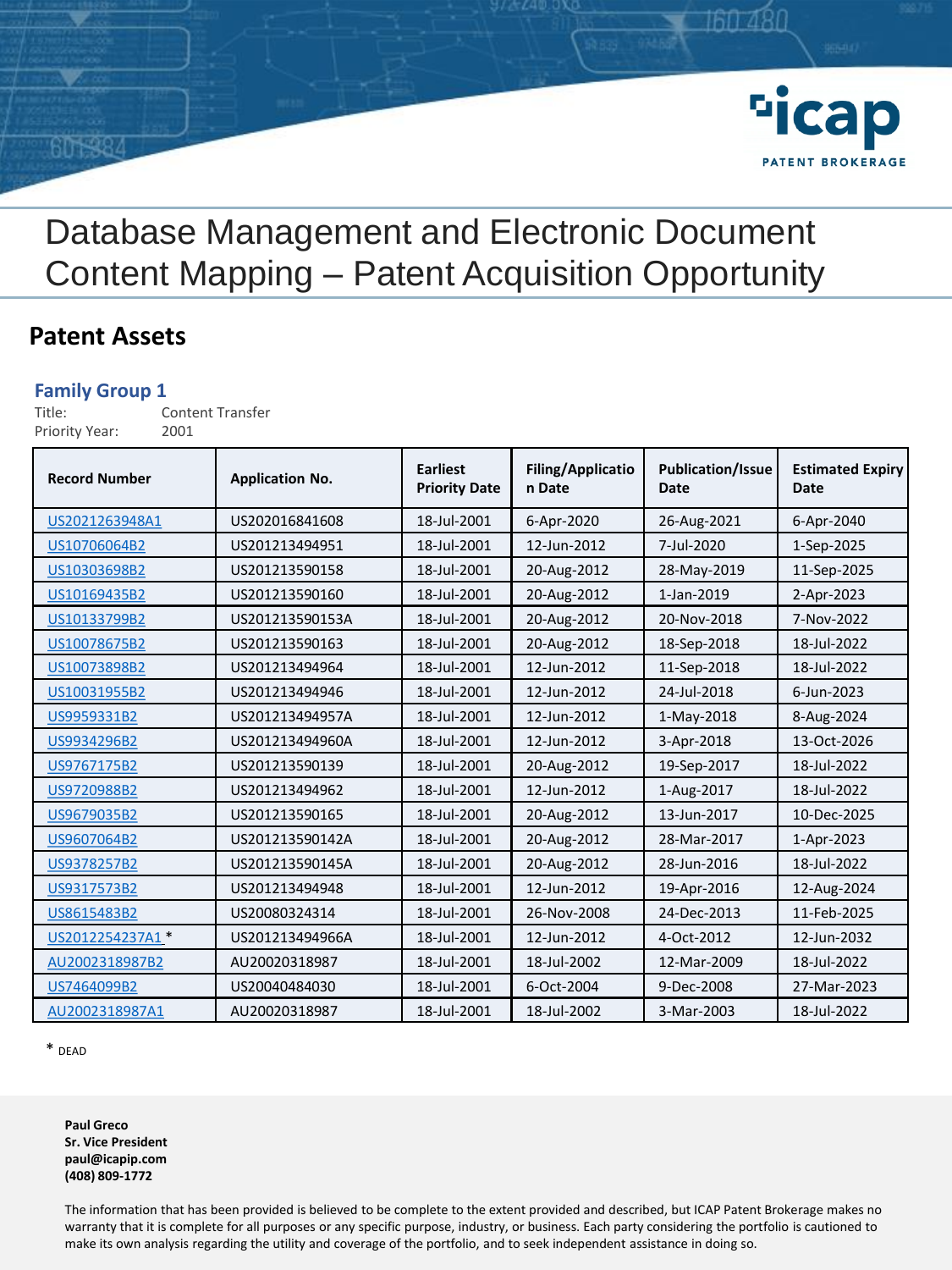

### **Family Group 2**

Ontology Index for Content Mapping

Priority Year: 2013

| <b>Record Number</b> | <b>Application No.</b> | <b>Earliest Priority Date</b> | <b>Filing/Application Date</b> | <b>Publication/Issue</b><br>Date | <b>Estimated Expiry</b><br>Date |
|----------------------|------------------------|-------------------------------|--------------------------------|----------------------------------|---------------------------------|
| US2019332630A1       | US201916504203A        | 16-Jul-2013                   | 5-Jul-2019                     | 31-Oct-2019                      | 5-Jul-2039                      |
| US10387491B2         | US201414332237A        | 16-Jul-2013                   | 15-Jul-2014                    | 20-Aug-2019                      | 1-May-2036                      |

#### **Family Group 3**

Title: Ontology Mapping Method and Apparatus

Priority Year: 2014

| <b>Record Number</b> | <b>Application No.</b> | <b>Earliest Priority Date</b> | <b>Filing/Application Date</b> | <b>Publication/Issue</b><br>Date | <b>Estimated Expiry</b><br>Date |
|----------------------|------------------------|-------------------------------|--------------------------------|----------------------------------|---------------------------------|
| IN201627037197A      | IN201627037197         | 2-Apr-2014                    | 31-Oct-2016                    | 8-Sep-2017                       | 31-Oct-2036                     |
| US2017185674A1 *     | US201515301357A        | 2-Apr-2014                    | 2-Apr-2015                     | 29-Jun-2017                      | 2-Apr-2035                      |
| JP2017513134A        | JP2016559652A          | 2-Apr-2014                    | 2-Apr-2015                     | 25-May-2017                      | 2-Apr-2035                      |
| CN106663101A*        | CN2015829320           | 2-Apr-2014                    | 2-Apr-2015                     | 10-May-2017                      | 24-Nov-2017                     |
| EP3127020A1*         | EP20150774345          | 2-Apr-2014                    | 2-Apr-2015                     | 8-Feb-2017                       | 3-Nov-2017                      |
| IL248022D0           | IL20160248022          | 2-Apr-2014                    | 25-Sep-2016                    | 30-Nov-2016                      | 25-Sep-2036                     |
| SG11201607828A       | SG11201607828R         | 2-Apr-2014                    | 2-Apr-2015                     | 28-Oct-2016                      | 2-Apr-2035                      |
| CA2952549A1*         | CA20152952549          | 2-Apr-2014                    | 2-Apr-2015                     | 8-Oct-2015                       | 2-Apr-2035                      |
| WO2015149114A1       | WO2015AU00195          | 2-Apr-2014                    | 2-Apr-2015                     | 8-Oct-2015                       | 2-Oct-2017                      |

#### **Family Group 4**

Title: Ontology aligner method, semantic matching method, and apparatus Priority Year:

| <b>Record Number</b> | <b>Application No.</b> | <b>Earliest Priority Date</b> | <b>Filing/Application Date</b> | <b>Publication/Issue</b><br>Date | <b>Estimated Expiry</b><br>Date |
|----------------------|------------------------|-------------------------------|--------------------------------|----------------------------------|---------------------------------|
| JP2017514256A        | JP2017507042A          | 24-Apr-2014                   | 24-Apr-2015                    | 1-Jun-2017                       | 24-Apr-2035                     |
| US2017046425A1*      | US201515306478A        | 24-Apr-2014                   | 24-Apr-2015                    | 16-Feb-2017                      | 24-Apr-2035                     |
| SG11201608927A       | SG20161108927P         | 24-Apr-2014                   | 24-Apr-2015                    | 29-Dec-2016                      | 24-Apr-2035                     |
| IL248464D0           | IL20160248464          | 24-Apr-2014                   | 25-Oct-2016                    | 29-Dec-2016                      | 25-Oct-2036                     |
| WO2015161338A1 *     | WO2015AU00240          | 24-Apr-2014                   | 24-Apr-2015                    | 29-Oct-2015                      | 24-Oct-2017                     |

\* DEAD

**Paul Greco Sr. Vice President paul@icapip.com (408) 809-1772**